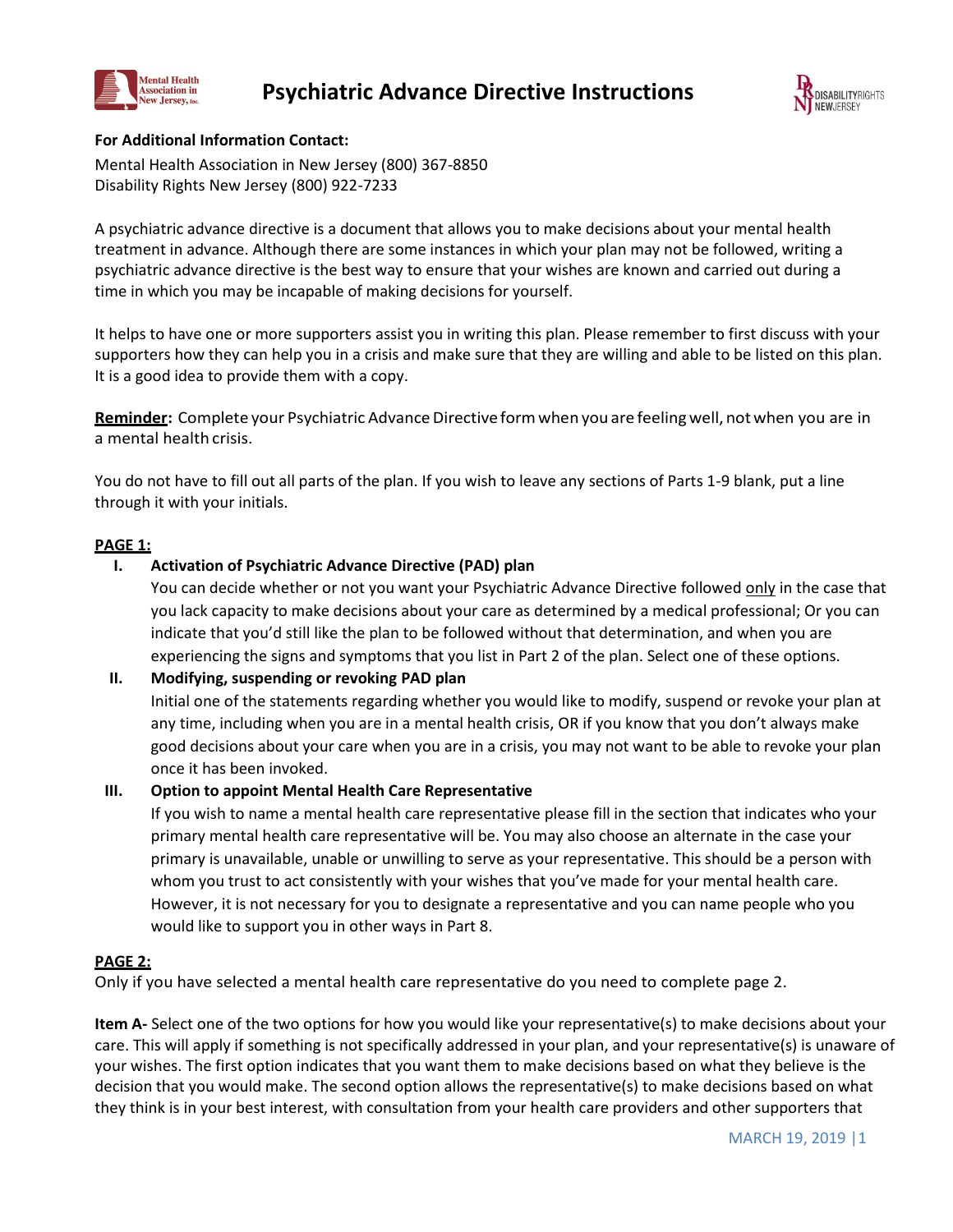you've listed in your document.

**Item B-** Select one of the options to consent or not to consent to allow your representative(s) to admit you to an inpatient psychiatric hospital or a partial hospital day program and for how many days. This will mean that your representative can consent to your voluntary admission to a psychiatric facility if that is what is recommended by the treating medical professional(s). If you chose this option, you can write under what circumstances you would agree to be hospitalized. (For example, if you are experiencing auditory command hallucinations, refusing to eat, are experiencing a manic episode, have stopped taking medication, etc.)

# **PAGES 3-8:**

### **Part 1: What you're like when you are well**

Use words to describe yourself when you are feeling well. (for example, calm, cheerful, social, etc.) This will help others, especially those who don't know you, to identify how you feel and act when you are well.

#### **Part 2: Symptoms**

Describe what symptoms, signs and behaviors will indicate to others that you are in crisis and that they need to take responsibility for your care by following this plan. (for example, unable to sit still, uncontrollable pacing, not getting out of bed, refusing to eat, paranoid thoughts, neglecting hygiene, suicidal thoughts, using alcohol/drugs, etc.) Try to be as specific as possible.

Substance Use (Street Drugs/Alcohol/Prescription Medications): This section allows you to indicate possible substances that you've used in the past, before or during a crisis. It would also describe what you would be like if you were under the influence of that substance(s). You are not admitting to using any of the substances by completing this section.

#### **Part 3: Supporters**

In addition to any representatives that you've named, list the people (family, significant others, friends) whom you would like to be contacted along with anyone who you would not like to be involved in your treatment, if appropriate. You can also ask your supporters to do specific tasks for you. (for example, someone to pick up your mail and feed your pet, someone to pay the bills or inform your employer that you will be out of work, etc.). If you are a caretaker of anyone in your home, a child, elderly person, etc., then list who they are and someone who can be contacted to take over or arrange their care for you.

#### **Part 4: Medical Information**

List all of your health care providers and indicate which ones, if any, that you'd like to have involved in your care during a mental health crisis. List your pharmacy and insurance information as well. Indicate any known medical conditions that you have. List all prescription and over the counter medications that you are currently taking, including any vitamins and herbal supplements. If you have a preference for receiving additional medication while in a crisis, indicate which ones you consent to along with those you do not consent to indicating the reason. You may list particular medications or a class of medication. You may have come to this information based on past experiences. Additionally, list any medications that you have a known allergy to.

## **Part 5: Help from my supporters and hospital staff:**

List what your supporters and hospital staff can do to help you feel better and reduce symptoms when you are in a crisis. (For example, provide you with drawing materials, take you outside for walks, sit quietly with you, bring you relaxation music, magazines, etc.). You can also indicate what actions or situations others should avoid that can make you feel worse, agitated, or upset. (For example, speaking loudly, being in a bright room, touching you, having more than one person speaking to you at once, trying to cheer you up, invalidating how you feel, etc.).